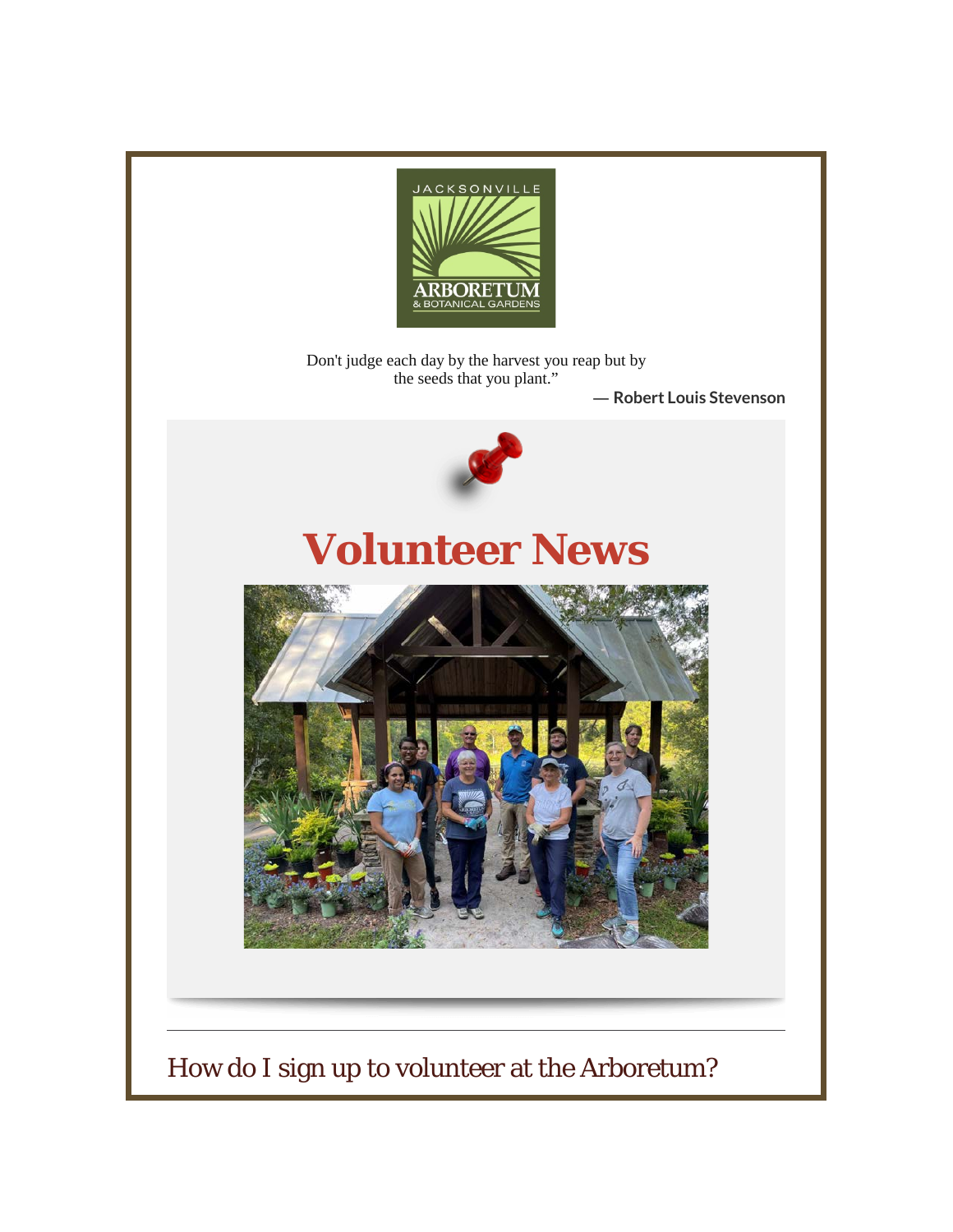- 1. **Fill out the volunteer application form** *[here](https://r20.rs6.net/tn.jsp?f=001gj47SrfoTxeskByyIlzAUvN9eOZWYYbi69HDIy1QtxfbXK66OUFOuzeBQtw5wczLoQKFDcPtcz9EY9R_8qkONkJIxonvqde1jZgoNCln4zKvRdVxZpZVtvaamxLdL9N3ovFtdePRE2BC65YpAbZS4XNQXpYTy-Tdj2Xrx_G6Va3QFa1piIMNqw==&c=5UJ5t8oC1h5HOR0KArZumDMd7-mbFOpYQgEAuSzBZNADnOW64BdkXg==&ch=x6bFBjkbhcvRadqPv12EOc3K0v_-60wgO1F_8gvrDfq8ELYYQuyqAQ==)*
- 2. **Send an email to Marti** *here*
- 3. **Go to the Volunteer calendar and add yourself** *[here](https://r20.rs6.net/tn.jsp?f=001gj47SrfoTxeskByyIlzAUvN9eOZWYYbi69HDIy1QtxfbXK66OUFOu_p2Jw2CWpGMLoS74l3bPCKtxaroQYxkDpXMMi27LuDFi3DPROYh-4XAXT-gQaqMYRXGazlGNWSC-WVa8F2PVaro1ZNbZxWUR1W9PAos6YamwvaED3gLCSk7-UEwzVCR0npRloEw-urbfg8hFvWxPeGeMV-tJc4zEp4QK9NUNddsrYfDRoQ3_co73GM9XKSYtBrGu7QENfwQGw2xN0_wGlhbEub-93MTFw==&c=5UJ5t8oC1h5HOR0KArZumDMd7-mbFOpYQgEAuSzBZNADnOW64BdkXg==&ch=x6bFBjkbhcvRadqPv12EOc3K0v_-60wgO1F_8gvrDfq8ELYYQuyqAQ==)*

# **Welcome to Your Newsletter!**

We have wanted to produce a newsletter solely for the volunteers and now is the time. This month's issue includes information and news about upcoming events as well as details about our Volunteer Committees and how to sign up.

The first order of business is to vote on a name for our newsletter!

Go to the button here if you have a suggestion, and "dig deep!"

[Name Your Newsletter!](https://r20.rs6.net/tn.jsp?f=001gj47SrfoTxeskByyIlzAUvN9eOZWYYbi69HDIy1QtxfbXK66OUFOu_p2Jw2CWpGM4HWqxWaids2CswY5hD5hA5rngHM3QG_h3_sW04MOeyms62ziuIVySmbphfRtO3JCiRulGyvoWxCq1I2ZNdQlY6_5xZerQxjX&c=5UJ5t8oC1h5HOR0KArZumDMd7-mbFOpYQgEAuSzBZNADnOW64BdkXg==&ch=x6bFBjkbhcvRadqPv12EOc3K0v_-60wgO1F_8gvrDfq8ELYYQuyqAQ==)

# **What's Needed Now!**



## **Arbor Watch - Training December 18, 9 a.m.**

This is the committee that reports things that are out of the ordinary. If you already walk the Arboretum on a regular basis, this is for you.

Sometimes we have guests who are unaware of our safety rules such as "no open flame" or "no balloons" or "dogs must be on a leash" or "you must wear shoes".

These regulations help us protect and steward the land, its animal inhabitants and protects our visitors and would be shared with our guests in a polite, non-confrontational way.

You would report any issues to the Arboretum phone or if it is more serious, like a car break-in, call JSO Non-Emergency 904-630-0500. Of course, for emergencies call 911.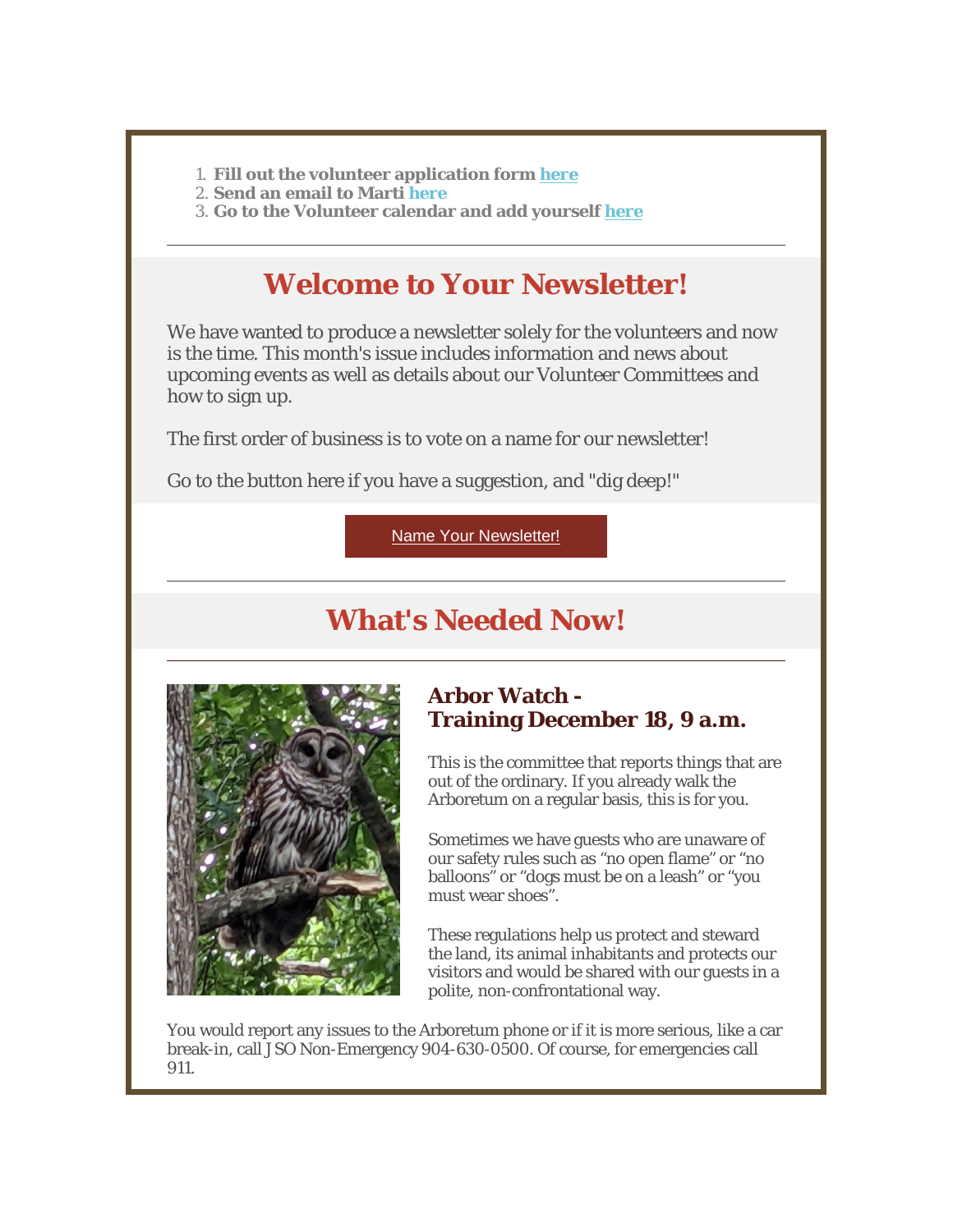There is no shift schedule for this committee as it is very much like a neighborhood watch program. Our lead for this committee is Danny Murphy. If you would like some basic training for Arbor Watch join us! Danny walks regularly and would be happy to teach you what to report and how to go about it.

#### **Training scheduled for December 18 at 9 a.m. at the Picnic area with Danny and Marti.**

Fill out a volunteer application(if you haven't already) and send Marti an email indicating that you would like to participate in Arbor Watch!

[RSVP Arbor Watch Training](https://r20.rs6.net/tn.jsp?f=001gj47SrfoTxeskByyIlzAUvN9eOZWYYbi69HDIy1QtxfbXK66OUFOu_p2Jw2CWpGM2l9F0qnpWqXVbU4nkJghl5ztWiPurX55MtuAuRpT2TMmrE9podj50qvEU-iC9pwuz49QHB0umc2cTi0NfB-mPPlL9aPNfqtN&c=5UJ5t8oC1h5HOR0KArZumDMd7-mbFOpYQgEAuSzBZNADnOW64BdkXg==&ch=x6bFBjkbhcvRadqPv12EOc3K0v_-60wgO1F_8gvrDfq8ELYYQuyqAQ==)





**SAVE THE DATE A BRUSH WITH NATURE 2022** May 14th & 15th 9am to 5pm A Plein Air Painting Event



## **A Brush With Nature Event Committee - Call to Action!**

**We currently are looking for dedicated volunteers who are interested in assisting with our 11th annual "A Brush with Nature" event.**

Many hands are needed for this popular occurrence to run efficiently and in a beautiful way. It is typically held for 2 days in May and is currently set for May 14-15, 2022.

This year, our Executive Director, Dana, would like to expand the 2022 event, and is asking for your help! Starting in January the ABWN committee will meet bi-weekly - every two weeks until the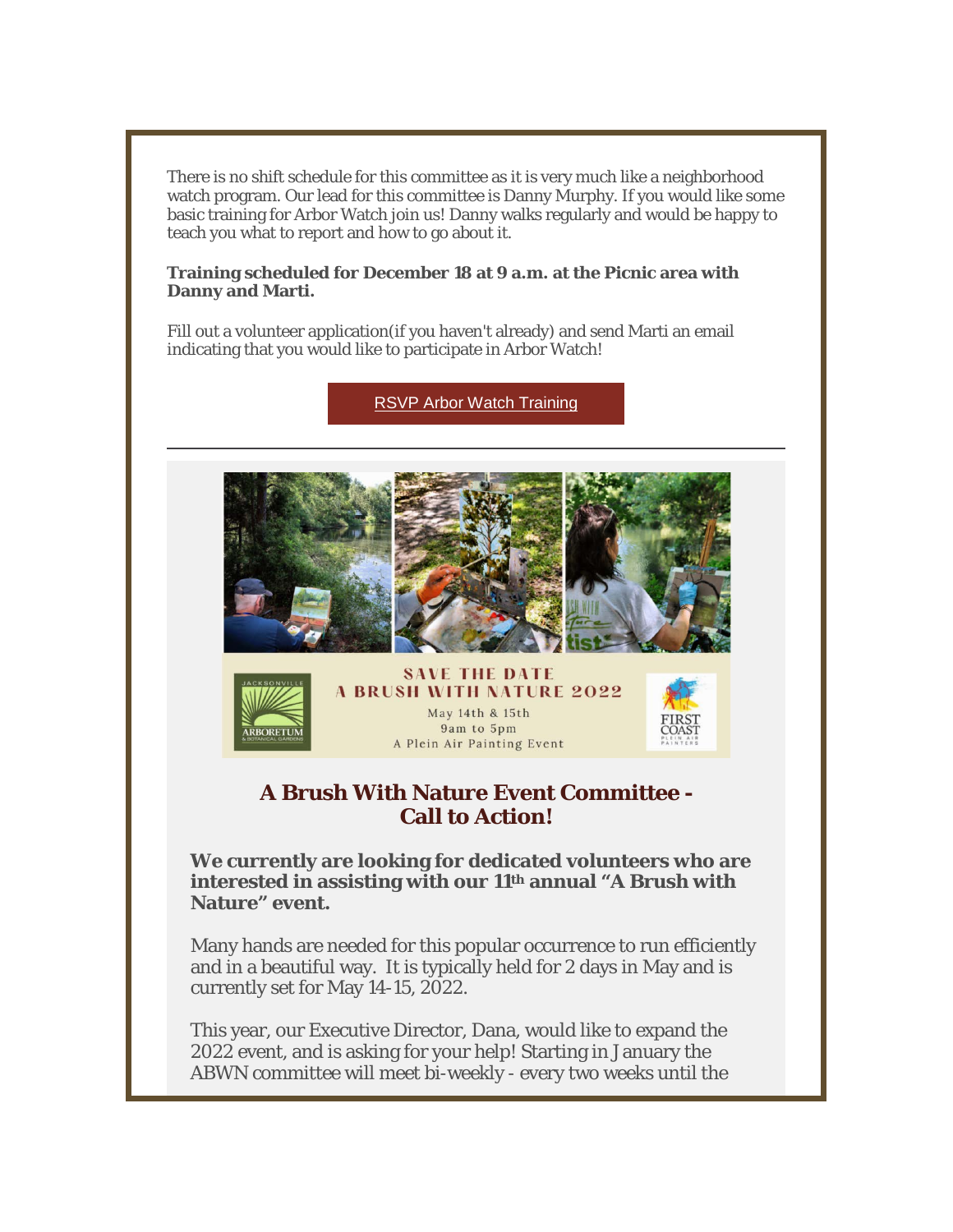event. The committee will help with everything from helping to recruit volunteers to helping with logistics. ABWN has a lot of moving pieces so if you are interested in learning ways to help, please fill out the Google form below.

> Or you can send Marti an email: [Martina.schmidt@jacksonvillearboretum.org](mailto:Martina.schmidt@jacksonvillearboretum.org)

> > [Events Committee Sign up](https://r20.rs6.net/tn.jsp?f=001gj47SrfoTxeskByyIlzAUvN9eOZWYYbi69HDIy1QtxfbXK66OUFOu_p2Jw2CWpGMqmxweoktJFXM9U6HOwiJ1dOkc5wiMxRnmluGB1TIVhIhi4JN4fZaM_Dd5gRoG-VcKAK24qCFiSXtDvs4QFzn6ItPzbDwZRCz&c=5UJ5t8oC1h5HOR0KArZumDMd7-mbFOpYQgEAuSzBZNADnOW64BdkXg==&ch=x6bFBjkbhcvRadqPv12EOc3K0v_-60wgO1F_8gvrDfq8ELYYQuyqAQ==)

### **Younger Volunteers**

We encourage volunteerism in all ages! Please know that volunteers under 18 must be accompanied by an adult or legal guardian to participate. Please contact Volunteer Coordinator Martina Schmidt at *[info@jacksonvillearboretum.org](mailto:info@jacksonvillearboretum.org)* or call (904) 318-4342 for more information or to sign up for any of these committees.

## **Greeters**

This committee is a great way to get immediately involved with the Arboretum for those who would like to get to know our guests and the "lay of the land." No experience is necessary for this casual, meet-and-greet volunteer position where you can sit up front at a table or chair or "get your steps" by strolling around the Arboretum.

We are looking forward to expanding this position to include folks who would like to share their knowledge of nature and the Arboretum informally with our guests. Sound like something you would like to do? Please fill out a volunteer application, email Marti, and add yourself to the calendar.



[Calendar sign up](https://r20.rs6.net/tn.jsp?f=001gj47SrfoTxeskByyIlzAUvN9eOZWYYbi69HDIy1QtxfbXK66OUFOu_p2Jw2CWpGMLoS74l3bPCKtxaroQYxkDpXMMi27LuDFi3DPROYh-4XAXT-gQaqMYRXGazlGNWSC-WVa8F2PVaro1ZNbZxWUR1W9PAos6YamwvaED3gLCSk7-UEwzVCR0npRloEw-urbfg8hFvWxPeGeMV-tJc4zEp4QK9NUNddsrYfDRoQ3_co73GM9XKSYtBrGu7QENfwQGw2xN0_wGlhbEub-93MTFw==&c=5UJ5t8oC1h5HOR0KArZumDMd7-mbFOpYQgEAuSzBZNADnOW64BdkXg==&ch=x6bFBjkbhcvRadqPv12EOc3K0v_-60wgO1F_8gvrDfq8ELYYQuyqAQ==) **Pictured** - Volunteer Lead Janet Streit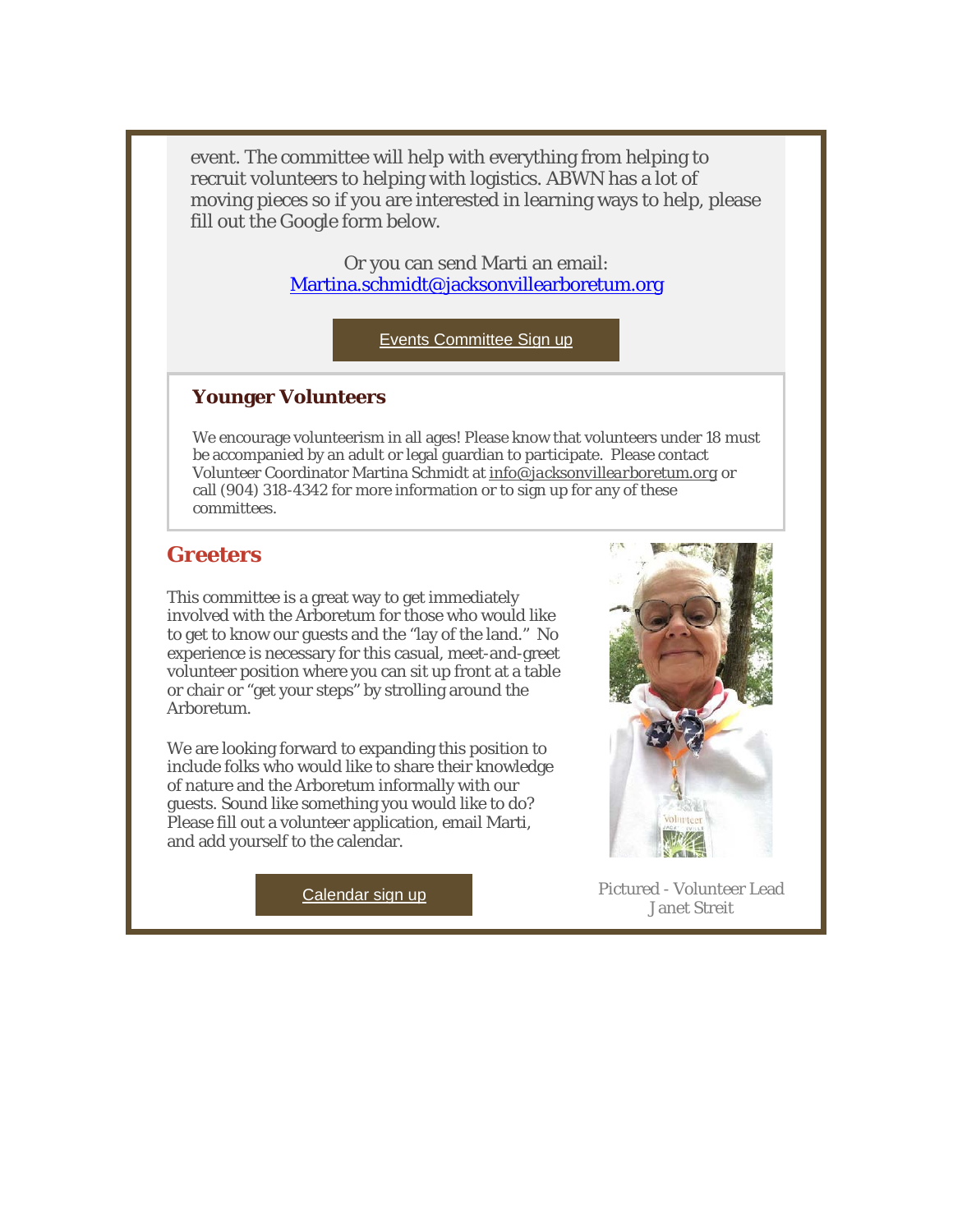

#### **Seeking DNN Program Manager**

Discovering Nature Nearby is a community educational outreach program. It is a short 1-hour program, once per month, typically on the Second Saturday.

**We are currently looking for a Program Manager.** This is someone who would feel comfortable reaching out to area experts by phone, email or in person in varying fields of interest for our guests. It could be the arts, sciences, history, or anything else that would be logically connected to the Arboretum and its wonders.

Most recently, we have had presentations on Hydrology, gopher tortoises, and Nature Journaling, a way of connecting with nature through writing or drawing.

Our DNN team meets regularly to discuss ideas that would be a fit and would help to secure our keynote speakers.

**If you are interested in the DNN Programs Manager volunteer position, please email Marti.**

### **Conservation Corps**

Are you looking for something a bit more intense? The members of Conservation Corps are advanced experts in their field of conservation.

This group meets the 3rd Saturday of each month. No experience is necessary, but commitment is. Carving trails and managing resources is not a job for the faint of heart.

They welcome new members who are willing to follow directions and work hard with a great attitude.

**If you are interested in joining Conservation Corps, email Marti.**

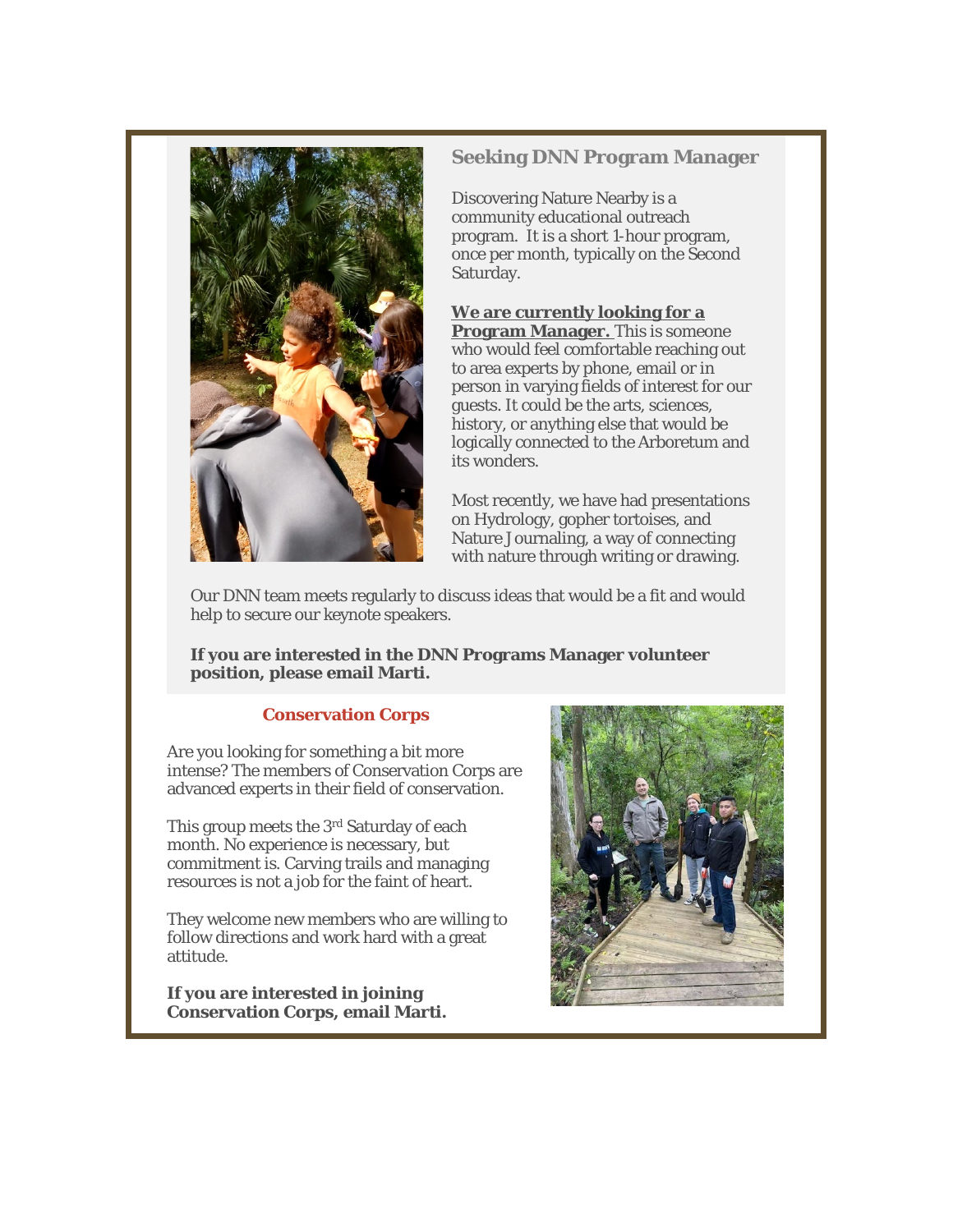

## **Gardens**

No green thumb needed!

- Wednesday mornings, 8 to 11
- Second Saturdays, 8 to 11

There is planting, pulling weeds, trimming, clipping, tilling, digging. This very flexible committee needs help with their enormous task of keeping the Arboretum beautiful!

Want to be part of something bigger than yourself that effects 100,000 guests per year? This is it.

If you are interested in joining the Gardens Committee, please email Marti and/ or sign up on the calendar.

[Calendar sign up](https://r20.rs6.net/tn.jsp?f=001gj47SrfoTxeskByyIlzAUvN9eOZWYYbi69HDIy1QtxfbXK66OUFOu_p2Jw2CWpGMLoS74l3bPCKtxaroQYxkDpXMMi27LuDFi3DPROYh-4XAXT-gQaqMYRXGazlGNWSC-WVa8F2PVaro1ZNbZxWUR1W9PAos6YamwvaED3gLCSk7-UEwzVCR0npRloEw-urbfg8hFvWxPeGeMV-tJc4zEp4QK9NUNddsrYfDRoQ3_co73GM9XKSYtBrGu7QENfwQGw2xN0_wGlhbEub-93MTFw==&c=5UJ5t8oC1h5HOR0KArZumDMd7-mbFOpYQgEAuSzBZNADnOW64BdkXg==&ch=x6bFBjkbhcvRadqPv12EOc3K0v_-60wgO1F_8gvrDfq8ELYYQuyqAQ==)

[Marti's Email](mailto:devsp1445@gmail.com)

Volunteers must be 18 and over or be accompanied by an adult or legal guardian to participate. Please contact Volunteer Coordinator Martina Schmidt at [martina.schmidt@jacksonvillearboretum.org](mailto:martina.schmidt@jacksonvillearboretum.org) call (904) 318-4342 for more information or to sign up

Follow Us